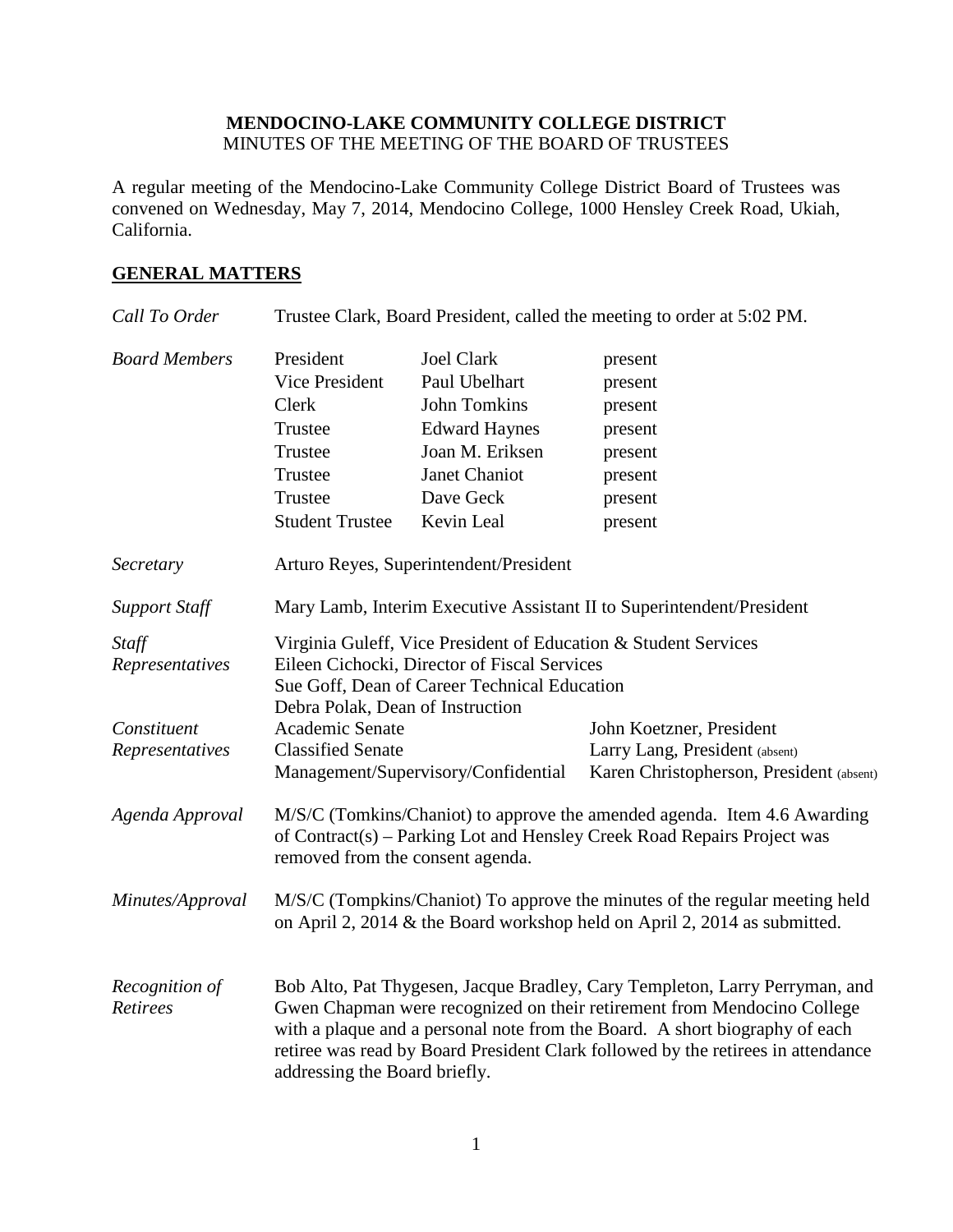Board President Clark also presented a certificate of appreciation to Student Trustee Kevin Leal in recognition of his strong representation and wonderful advocacy this past year. Trustee Leal thanked the Board for the opportunity to serve with them.

*Public Comments* Jennifer Owen is a Fort Bragg School District board member. She thanked the Board for working on the MOU with College of the Redwoods and is looking forward to having Mendocino College on the coast. She also invited the Board members to become involved with the Mendocino Education Coast Coordinating Association (MECCA).

> Barbara Rice introduced herself as a coast resident and is a member of the Board of Trustees for the Redwoods Community College District. She thanked the Mendocino College administration for working on the MOU and stated the coastal community is very supportive of education.

> Cathy Hollenbock read a letter in support of the MOU with College of the Redwoods. She was fortunate enough to tour both the North County Center and Ukiah campuses and was very impressed with what we have to offer.

> Emily Scott introduced herself as a student representative for the College of the Redwoods Coast campus. She thanked the Board for exploring the MOU and possibility of Mendocino College assuming the educational role in the community.

> Millicent Harmon is a student at the College of the Redwoods campus who stated she is very concerned about will happen if there is no agreement between College of the Redwoods and Mendocino College. She feels the current faculty and staff is very dedicated to student success and there is a desperate need for services to continue at the site.

#### **PRESIDENT'S REPORT**

A written report was submitted by Superintendent/President Reyes. The following was offered in addition:

- Commencement will be on May  $23<sup>rd</sup>$  at 6:00pm.
- "Gun on Campus" incident on campus was thankfully a non-incident. It was a great opportunity to get real-life experience. S/P Reyes met with VP Cichocki and Director Oliveria in an effort to recognize what is working and identify areas which need improvement. Unfortunately, the newspaper did not reflect the actual scenario. The word chaotic was used which really didn't reflect how things were handled. Student Trustee Leal added he witnessed very quick response and actions by both faculty and staff.
- Commencement for Ukiah High School and Pomolita Junior High School June  $6<sup>th</sup>$  & June  $4<sup>th</sup>$  respectively. These events will be great opportunity to get students on our campus, many of whom have never been here. We are continuing to work through logistics and the school district will be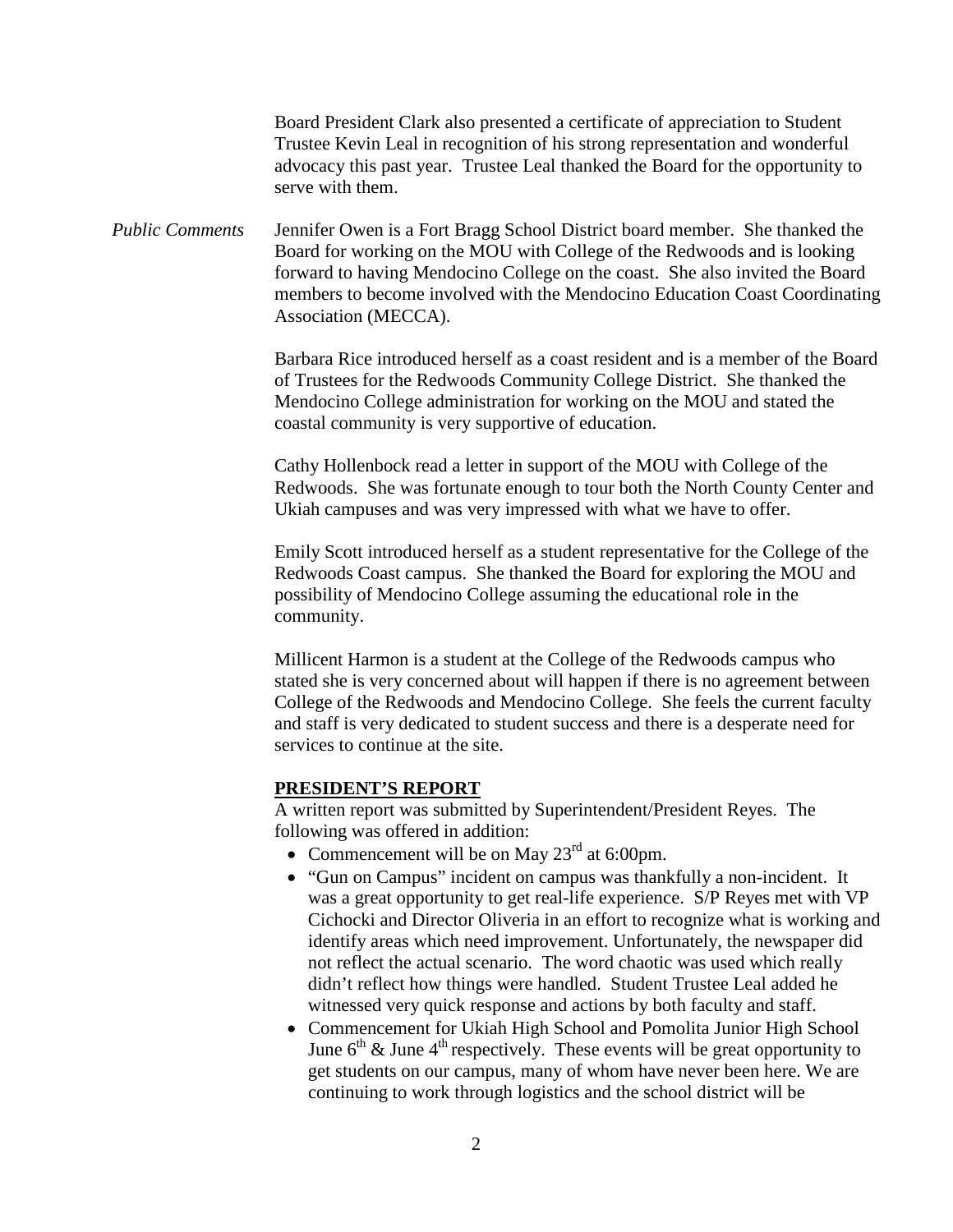responsible to any costs incurred.

- FIELD is an organization created by Cesar Chavez in the '70s. Farmworkers are provided with instructional opportunities as part of program. The information about the program has been shared with the constituent group leaders and we are looking at the possibility of offering courses through this program beginning in January.
- We are hoping to hold a campus wide forum about Point Arena hoping on  $5/15$  from  $12:30 - 1:30$  pm in Room  $4210$  in the Library Building. We will keep you updated as the date and time are confirmed.

## **CONSENT AGENDA**

M/S/C (Haynes/Eriksen) RESOLVED, That the Mendocino-Lake Community College District Board of Trustees does hereby approve the Consent Agenda as amended. The matter passed 8-0.

Items with an asterisk \* were approved by one motion as the Consent Agenda.

#### **Personnel** *Employment – Short-Term Employees* \*RESOLVED, That the Mendocino-Lake Community College District Board of Trustees does hereby ratify the Short-Term Employees as submitted and presented at the meeting. *Employment – Summer Session Faculty* \*RESOLVED, That the Mendocino-Lake Community College District Board of Trustees does hereby employ Part-time faculty as submitted and presented at the meeting. *Volunteers* \*RESOLVED, That the Mendocino-Lake Community College District Board of Trustees does hereby approve the list of Volunteers as submitted and presented at the meeting. *Retirement* \*RESOLVED, That the Mendocino-Lake Community College District Board of Trustees does hereby accept the retirement of Professor Robert Alto as submitted and presented at the meeting. *Resignation* \*RESOLVED, That the Mendocino-Lake Community College District Board of Trustees does hereby accept the resignation of Beth Howson, Head Women's Volleyball Coach as submitted and presented at the meeting. *Employment - Classified* \*RESOLVED, That the Mendocino-Lake Community College District Board of Trustees does hereby approve the employment of Nichole Haydon, Human Resources Technician, and Xavier Ortiz, Automotive Lab Technician as submitted and presented at the meeting. *Employment – Acting Vice President of Administrative*  \*RESOLVED, That the Mendocino-Lake Community College District Board of Trustees does hereby approve the employment of Eileen Cichocki as the Acting Vice President of Administrative Services as submitted and presented at the meeting.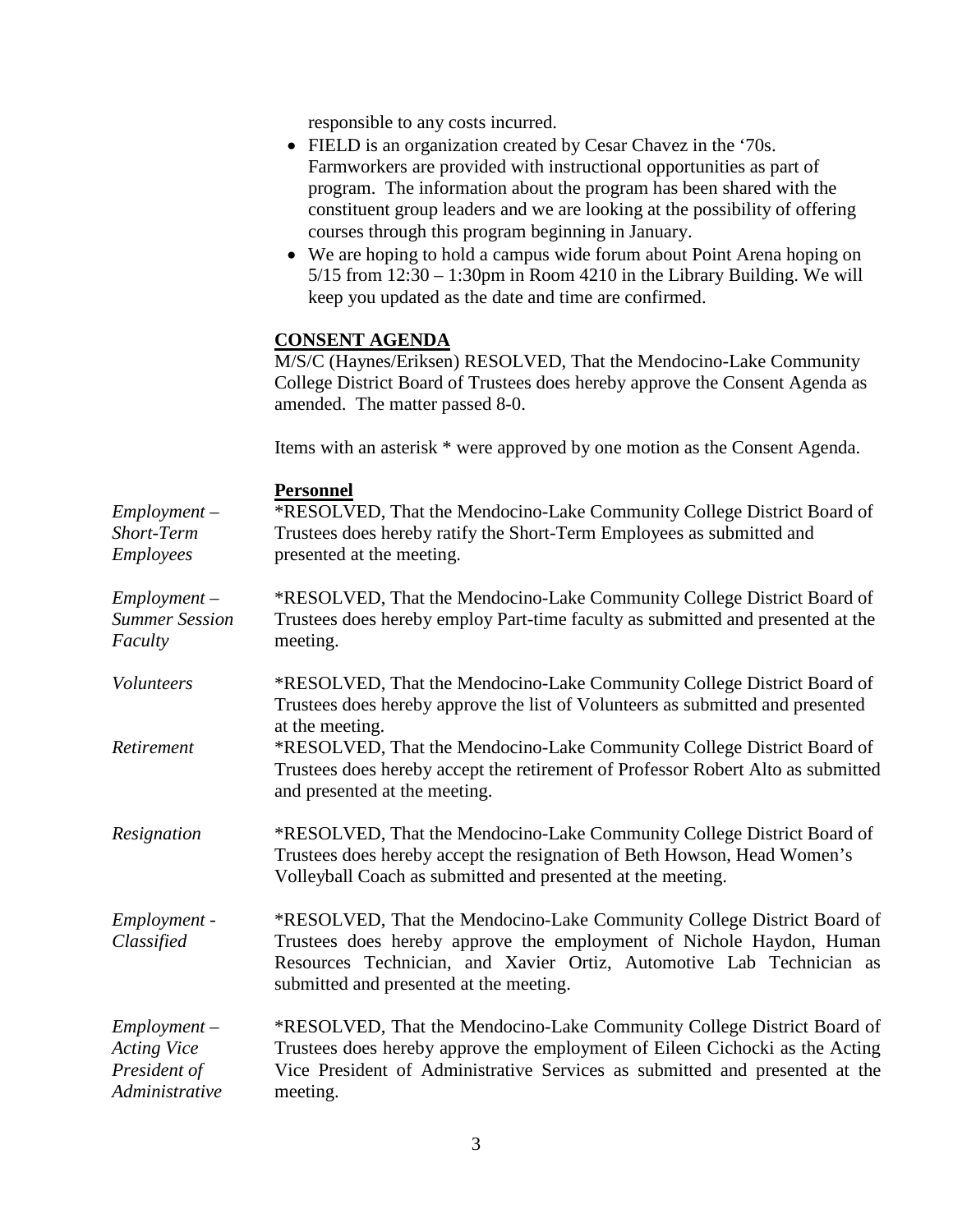| <b>Services</b>                                                                                                                                               |                                                                                                                                                                                                                                                                                                                                                                             |
|---------------------------------------------------------------------------------------------------------------------------------------------------------------|-----------------------------------------------------------------------------------------------------------------------------------------------------------------------------------------------------------------------------------------------------------------------------------------------------------------------------------------------------------------------------|
| $Employment -$<br>Management/Supe<br>rvisory/Confidenti<br>al                                                                                                 | *RESOLVED, That the Mendocino-Lake Community College District Board of<br>Trustees does hereby approve the employment of Mary Lamb as the Executive<br>Assistant II, Superintendent/President as submitted and presented at the meeting.                                                                                                                                    |
| $Employment -$<br><b>Interim Student</b><br>Discipline<br>Officers, Interim<br><b>Student Life</b><br>Coordinator, and<br><b>Interim Athletic</b><br>Director | *RESOLVED, That the Mendocino-Lake Community College District Board of<br>Trustees does hereby approve the employment of Guillermo Garcia, Rodney<br>Mitchell, and Lucy Kyne as Interim Student Discipline Officers; Jody Steliga as<br>Interim Student Life Coordinator; and Matt Gordon as Interim Athletic Director<br>as the as submitted and presented at the meeting. |
| Postponement of<br>Retirement                                                                                                                                 | *RESOLVED, That the Mendocino-Lake Community College District Board of<br>Trustees does hereby approve the postponement of retirement of Patricia<br>Thygesen as submitted and presented at the meeting.                                                                                                                                                                    |
| Mendocino-Lake<br>Community<br>College Classified<br><b>Bargaining Unit</b><br>(MLCCCBU) Side<br>letter                                                       | *RESOLVED, That the Mendocino-Lake Community College District Board of<br>Trustees does hereby ratify the side letter of April 30, 2014 as submitted and<br>presented at the meeting.                                                                                                                                                                                       |
| Fiscal Report as of<br>March 31, 2014                                                                                                                         | <b>Other Items</b><br>*RESOLVED, That the Mendocino-Lake Community College District Board of<br>Trustees does hereby accept the fiscal report as submitted.                                                                                                                                                                                                                 |
| Quarterly Fiscal<br>Status Report-<br>AB 2910                                                                                                                 | *RESOLVED, That the Mendocino-Lake Community College District Board of<br>Trustees does hereby accept the quarterly fiscal status report as submitted.                                                                                                                                                                                                                      |
| Donation of<br>Automobiles                                                                                                                                    | *RESOLVED, That the Mendocino-Lake Community College District Board of<br>Trustees does hereby accept with appreciation the donations of a 1997 Ford F-<br>250 from Leigh Halvorsen and a 1995 Ford Mustang from Ashley Tate. A<br>letter of thanks will be sent to both of the donors.                                                                                     |
| <b>Student Trustee</b><br>Privileges                                                                                                                          | *RESOLVED, That the Mendocino-Lake Community College District Board of<br>Trustees does hereby approve maintaining the Student Trustee Privileges as<br>submitted and presented at the meeting.                                                                                                                                                                             |
| Sale and/or<br>Disposal of<br><b>Surplus Property</b>                                                                                                         | *RESOLVED, That the Mendocino-Lake Community College District Board of<br>Trustees does hereby authorize the sale and/or disposal of surplus property as<br>submitted and presented at the meeting.                                                                                                                                                                         |
| Award of Contract<br>- Parking Lot and<br><b>Hensley Creek</b>                                                                                                | Trustee Haynes requested this item be removed from the Consent Agenda to<br>allow the Board to have an opportunity to review and discuss the information<br>provided about the overall scope of the project.                                                                                                                                                                |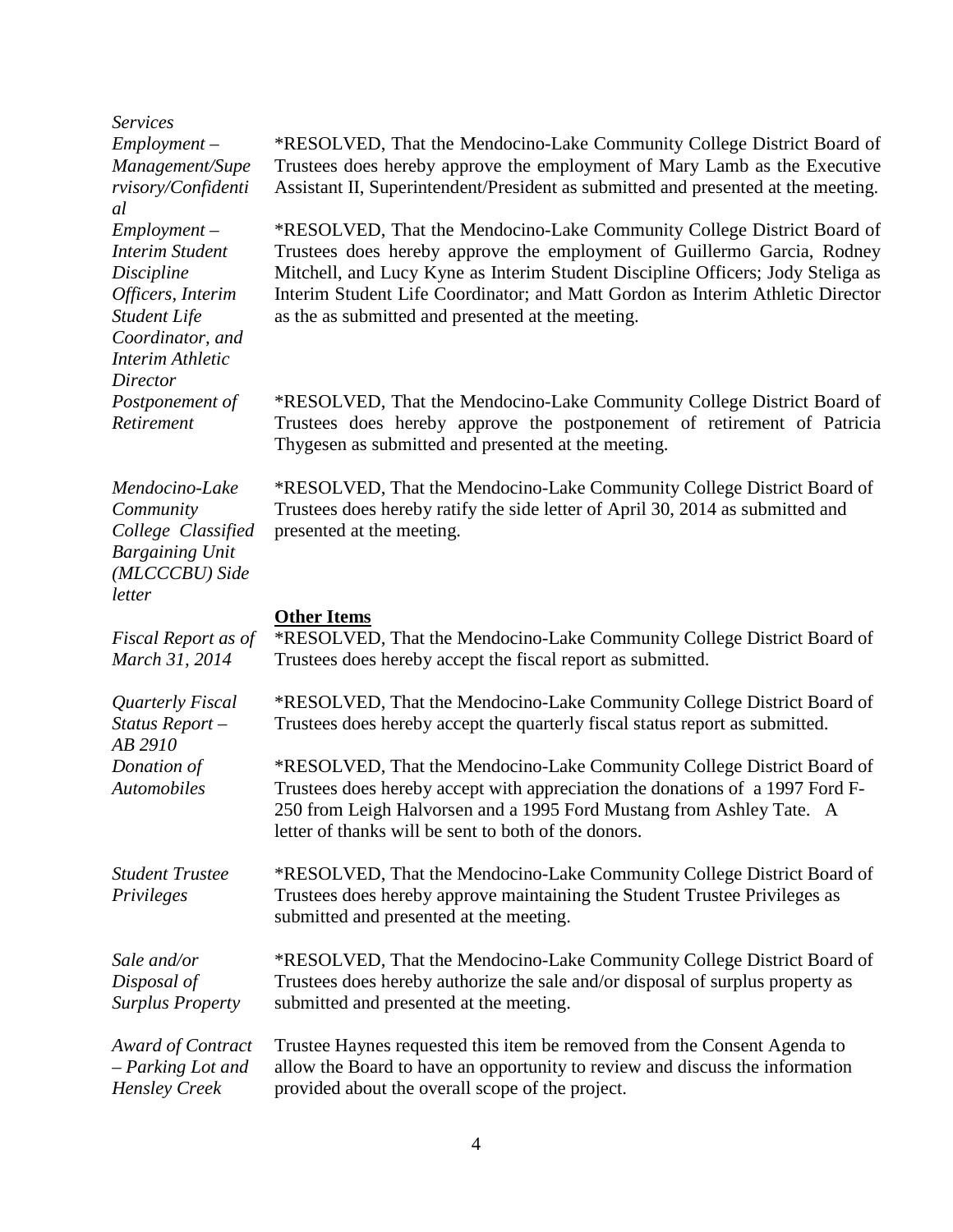#### *Road Repair*

Acting Vice President Cichocki provided additional information in answer to several questions including detailing the actual area where the project will begin and end.

M/S/C (Tomkins/Haynes) RESOLVED, That the Mendocino-Lake Community College District Board of Trustees does hereby award the Parking Lot and Hensley Creek Road Repair Project to Granite Construction in the amount of \$543,390. The matter passed 8-0.

#### **ACTION ITEMS**

*Board Priorities for 2014-2015*

After discussing the possibility modifying Priority #6 to include shared or participatory governance, it was determined this statement is already covered in the language presented.

M/S/C (Chaniot/Geck) RESOLVED, That the Mendocino-Lake Community College District Board of Trustees does hereby adopt the 2014-2015 Board Priorities as submitted and presented at the meeting. The matter passed 8-0.

#### **INFORMATIONAL ITEM**

*Draft Memorandum of Understanding – Redwood Community College District*

This informational item has not yet passed through the participatory governance process. Trustee Chaniot thanked the S/P for keeping all the Board members apprised of the updates and changes to the MOU.

S/P Reyes stated this recent version changed again as of last night in light of the recent Redwoods Board of Trustees meeting. Trustee Ubelhart asked if we should be going to Fort Bragg to hear from them. He would volunteer to do so if necessary. S/P Reyes stated until the Redwoods District took action yesterday, we really had nothing we could act upon. We have helped to shape the most recent version of the MOU which now reflects our interests. We can now begin our process of vetting the MOU through our constituency groups, reviewing the fiscal implications, etc. Trustee Haynes stated he thinks building and roof inspections are necessary if we are assuming responsibility for those facilities even if we only use this information as a baseline for the overall condition of the building.

S/P Reyes stated it is still unclear whether we would get the FTES for the Fine Woodworking program as stated on page 4 paragraph 1. We need clarity in this area as our base must stay strong and could potentially become a big issue. Page 3 paragraph 5 regarding center funding, the Chancellor's Office designates the monies for the Center which we would want. Due to Redwoods' current enrollments, they may be no longer receiving the amount of monies for the center as they did previously. We would require some sort of guarantee from Redwoods for the \$276,000 as the Chancellor's Office may not guarantee these funds. In order for us to offer services in Fort Bragg, we would also need to submit a substantive change report to ACCJC. Since this is the case, a more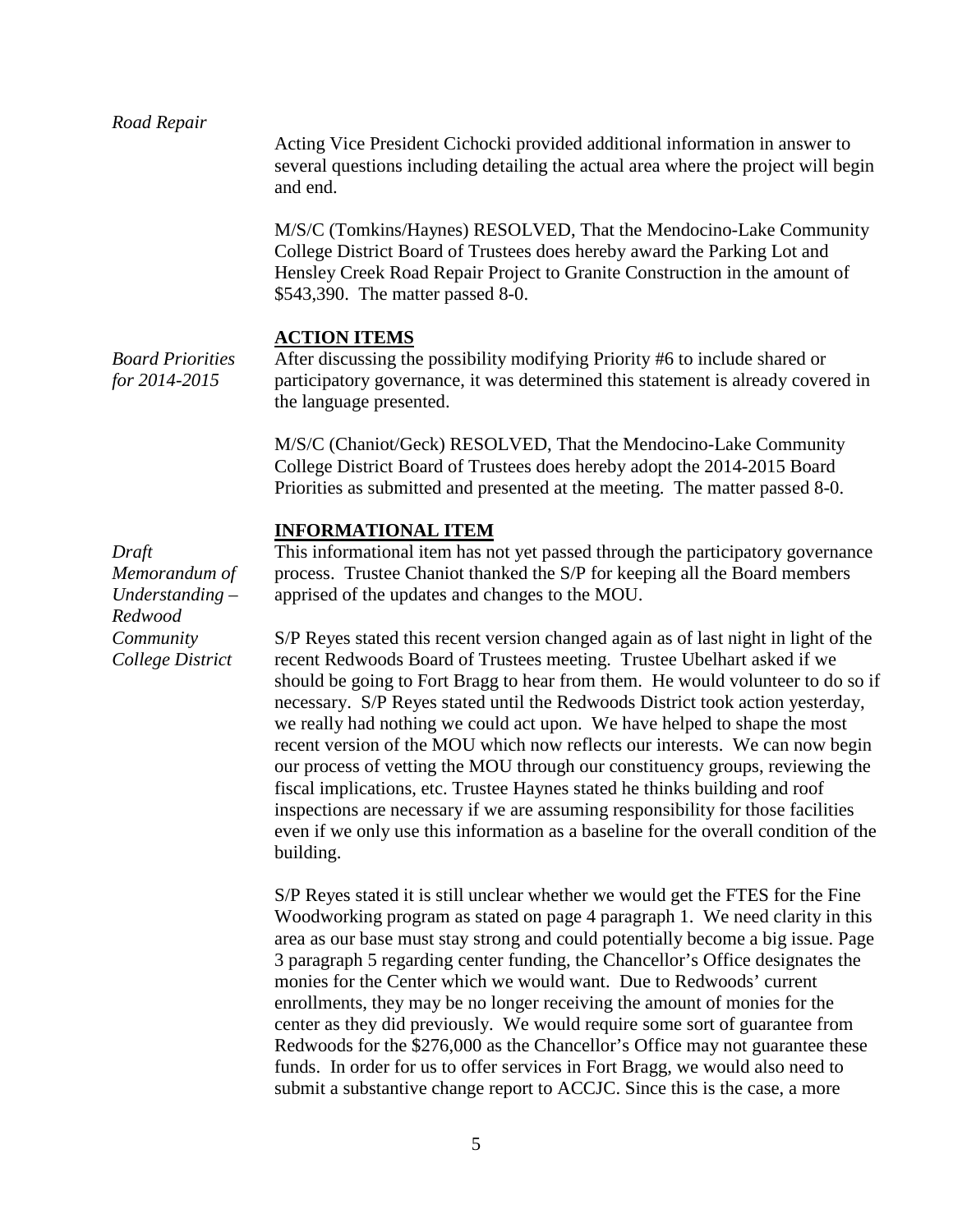realistic start date for an approved MOU might possibly be Spring 2015. We have asked Redwoods for an agreement to teach some classes in Fort Bragg during the summer which will fall outside this MOU. We are looking to see what students' needs are and the enrollments we may achieve. We will check with Redwoods about the possibility of Mendocino College offering courses outside the MOU agreement for the Fall 2014 semester as well.

|                                                                     | <b>INFORMATIONAL REPORTS</b>                                                                                                                                                                                                                                                                                                                                                                                                                                                                         |
|---------------------------------------------------------------------|------------------------------------------------------------------------------------------------------------------------------------------------------------------------------------------------------------------------------------------------------------------------------------------------------------------------------------------------------------------------------------------------------------------------------------------------------------------------------------------------------|
| <b>Education</b> and<br><b>Student Services</b>                     | A written report was submitted by Virginia Guleff, Vice President of Education<br>and Student Services. The following was offered in addition:                                                                                                                                                                                                                                                                                                                                                       |
| Report                                                              | • Accreditation update – we received notification today about providing<br>clarification on the inaccuracies included in the draft report which is due to<br>ACCJC by May 20th. S/P Reyes can address the ACCJC at their meeting June<br>$4-6$ <sup>th</sup> regarding our evaluation.                                                                                                                                                                                                               |
| Administrative<br><b>Services Report</b>                            | A written report was submitted by Eileen Cichocki, Acting Vice President of<br><b>Administrative Services.</b>                                                                                                                                                                                                                                                                                                                                                                                       |
| Mendocino<br>College<br>Foundation, Inc.                            | A written report was submitted by Katie Fairbairn, Executive Director of the<br>Mendocino College Foundation, Inc. The following was offered in addition:                                                                                                                                                                                                                                                                                                                                            |
|                                                                     | • American Ag Credit has now committed to the largest sponsorship at \$4,000<br>• Only 118 tickets for the Gala remain. The Foundation will create a waitlist<br>once all the tickets are sold.<br>• We are in escrow on Parcel 15 which was part of the original gift in 1998.<br>Once completed, we will determine how it will reside on the books.<br>• Property purchased last summer has now been designated as another access to<br>and from campus.<br>• Alumni survey is now being developed |
| Constituents                                                        | No written reports were submitted. The following oral report was given:                                                                                                                                                                                                                                                                                                                                                                                                                              |
| <b>Group Reports</b>                                                | <b>ACADEMIC SENATE</b><br>John Koetzner, Academic Senate President stated as of last Thursday, the<br>Academic Senate has approved the draft of the Minimum Qualifications policy<br>which has been a 10 month long process. It will now go to PPAC for review by<br>the various constituency groups.                                                                                                                                                                                                |
| <b>Big Picture-</b><br>College Assistance<br><b>Migrant Program</b> | A presentation was made by Alicia Mendoza about the College Assistance<br>Migrant Program. The current grant funding is ending shortly. We have applied<br>for another 5-year grant, but it could be July before we know if we will be<br>refunded for another 5 years.                                                                                                                                                                                                                              |

Currently, the program serves 50 students which must be from a seasonal farm worker background. This is only a 1-year program for students and includes: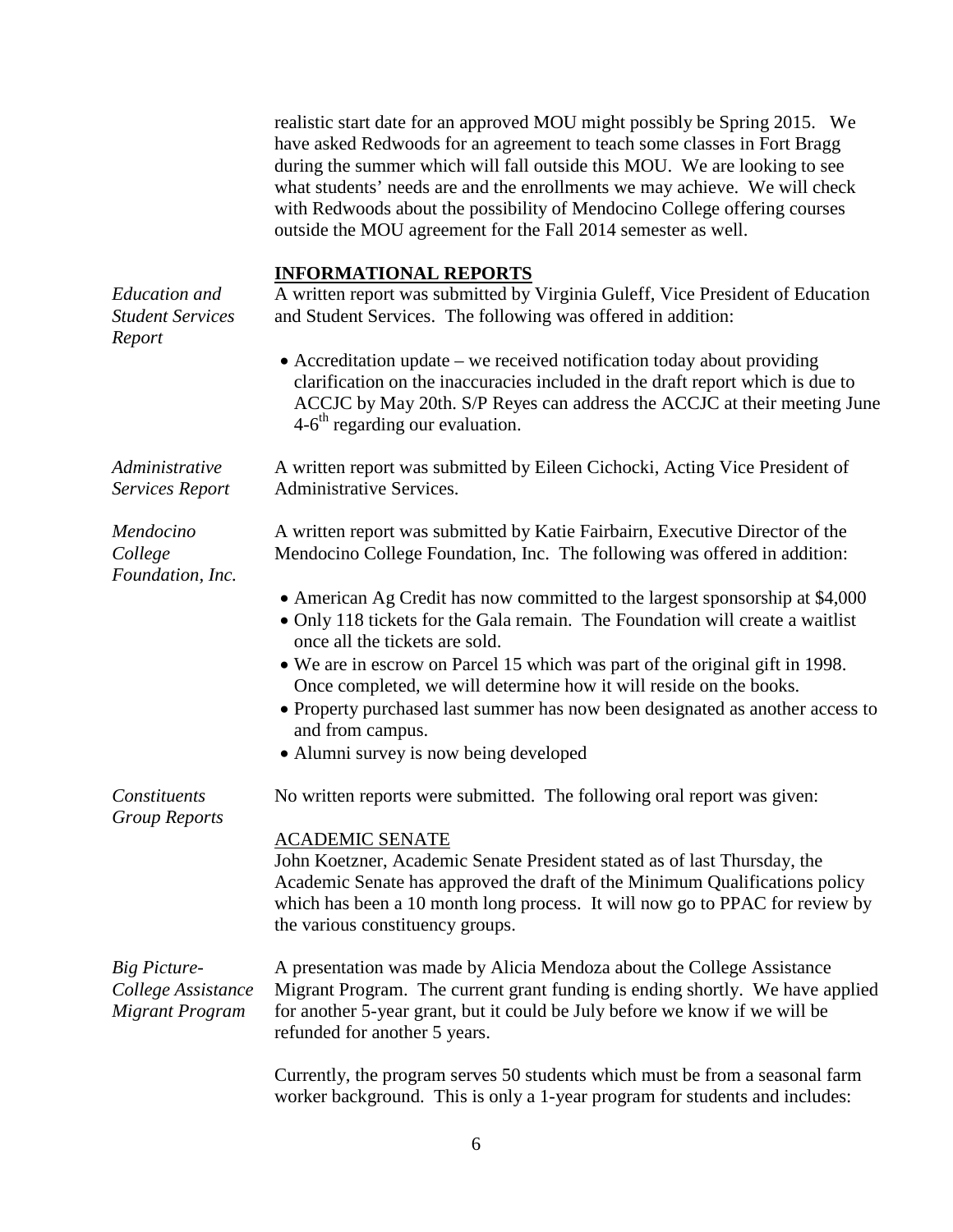- Academic English Summer Bridge
- MESA Summer Math Institute
- Educational Plans
- Progress checks
- Study groups

Students must complete progress checks at various times during semester and are awarded stipends upon completion. The financial assistance to these students is approximately an additional \$1,400/year above what they receive in Financial Aid. The students learn about the various degrees and certificates offered at Mendocino College as well as transfer information. Included in their preparation are goal setting techniques and learning style assessments. As part of the program, each participant in the program is required to take our Career Planning course in their 2<sup>nd</sup> semester which includes a scholarship essay as part of course. Many of the program students have been awarded scholarships. We have found the number one thing which leads to student success is the ability to connect with one person on campus.

The students in the program love hearing from guest speakers with similar backgrounds and/or challenges and often take field trips to various colleges and universities they are considering transferring to. They also participate in a Statewide Leadership Conference which is a very exciting experience for them.

As part of the grant, we are required to report to Washington DC the number of students who complete 24+ units and how many return to college for the second year. Our program success is reflected in our inspiring return rate of 100% which is very difficult to achieve. We have one of the highest performing programs in the United States.

Vice President Guleff added the College reviewed the CAMP model when developing our programs for Foundation Skills students using what we have identified as CAMP's best practices in order to build on our Foundation Skills successes.

S/P Reyes added that Ms. Mendoza has shared her expertise with other faculty at in-service, etc.

Trustee Eriksen shared her experience about a young man who approached her at an end-of-year function and told her how appreciative he was regarding the good the institution has done for their children.

#### **TRUSTEE COMMUNICATION**

*Trustee Reports* **Oral report by Trustee Tomkins:** Trustee Tomkins reviewed the Administrative Policy 212.1 procedure which must be followed to complete the evaluation of the Superintendent/President.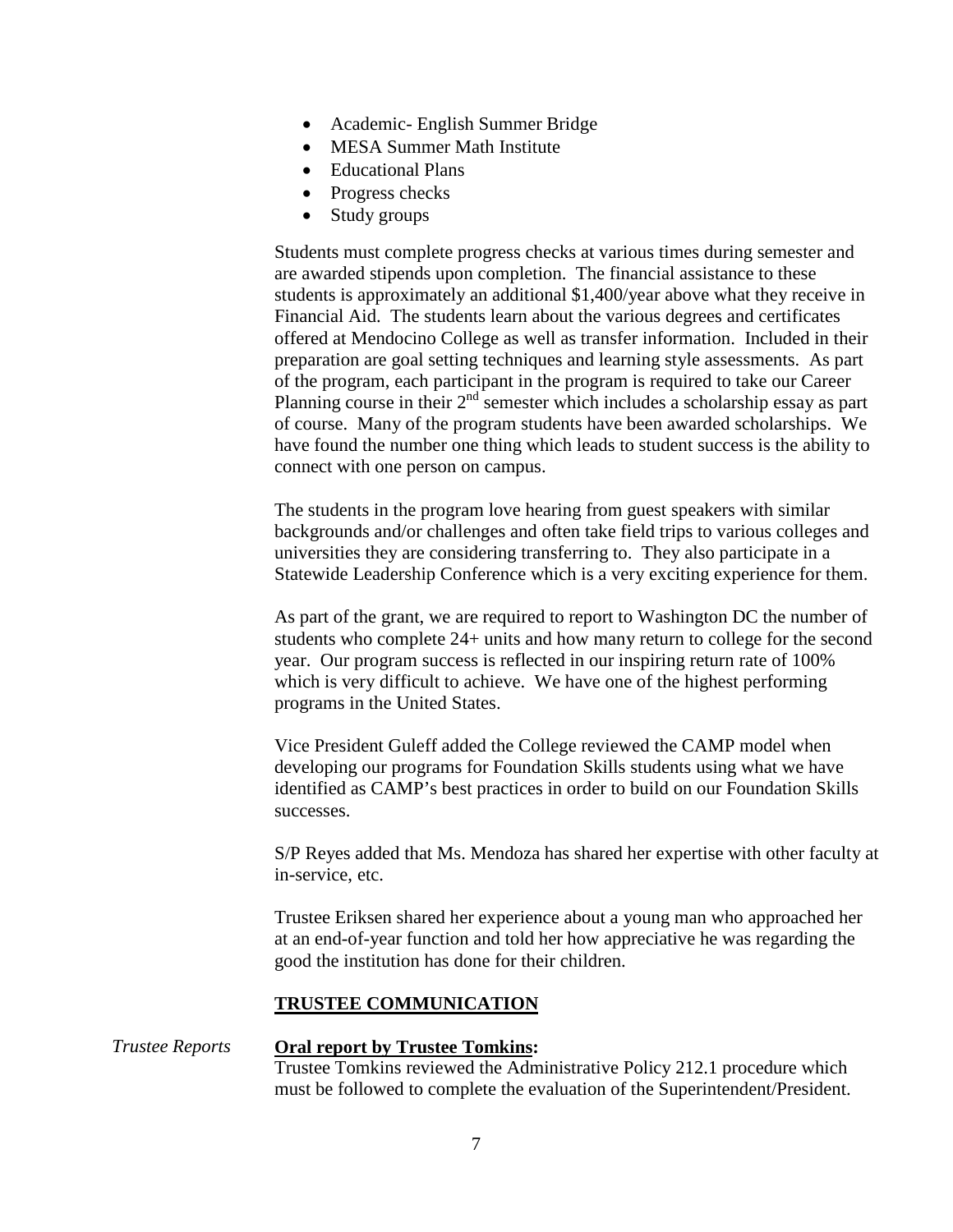This process will take place over the next several months.

He also attended the Alumni of the Adopt a Fifth Grader program which was very nice with lots of parents and grandparents present.

#### **Oral report by Trustee Chaniot:**

At April 18<sup>th</sup> CCLC meeting, Brice Harris and Scott Lay were speaking about how to best present the Student Success information and referred to it as a threelegged stool: Access – Success – Equity. Our community colleges are the most respected in the state with minorities being the target population for students.

Handouts from the CCLC conference in Newport Beach were included in packet. As outlined in this information, the conference focused on the Student Success Initiative. Items also covered included:

- Best practices in Board self evaluation
	- o South Orange is developing Goals and Tasks to evaluate themselves.
	- o Make sure Board priorities and tasks are in line with the College priorities.
- Hiring Initiatives
	- o Many things S/P Reyes has been sharing with us over the past few months were covered during this session.
	- o Nearly 40% of the California Community College faculty & staff will retire sometime in the next 5 years.
	- o 40% of the minority staff are retiring as well
	- o Keynote speaker addressed California's changing demographic and how it impacts the California Community Colleges
- Trustee Chaniot was elected as  $1<sup>st</sup>$  Vice President of the CCCT for the incoming term with Louise Jaffe elected to serve as the new president.

Board President Clark added we may want to consider adding a quarterly assignment of time to our Board agendas to discuss CCCT items.

#### **Oral report by Trustee Eriksen:**

Attended the retirement party Professor Alto, the Ukiah High School Alumni Assn., and met with the Vice Chair of AAUW scholarship committee. This Friday will be the District Awards night. She also attended the Spring plant sale where she was very impressed with staff and their willingness to help.

#### **Oral report by Trustee Ubelhart:**

Attended the award ceremony for the EOPS/CARE programs. He tries to attend a new awards ceremony every year and this was the first time he attend the EOPS/CARE recognition.

#### **Oral report by Trustee Clark:**

Is hoping for a quick meeting in June as most of meeting will be in closed